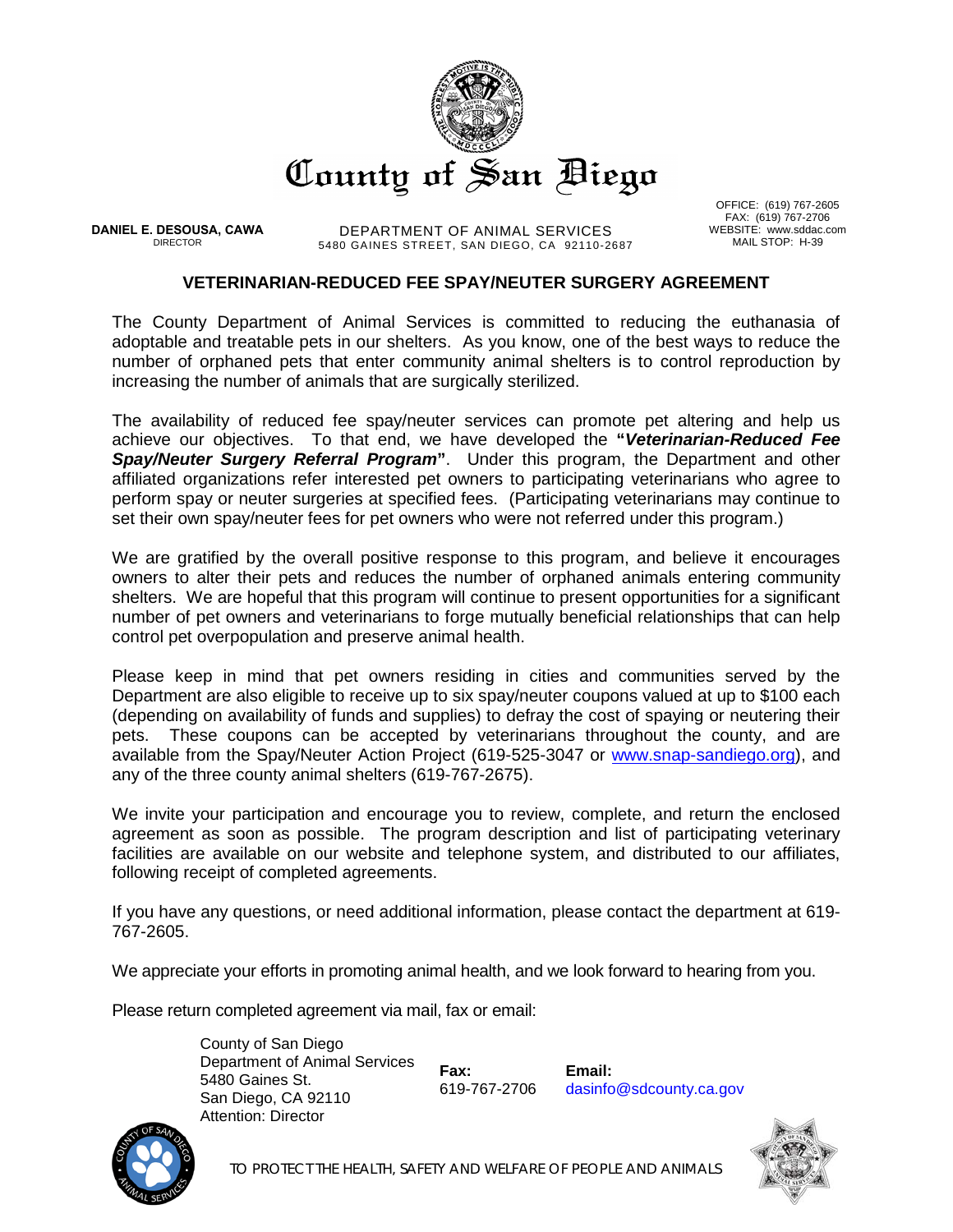# REDUCED FEE SPAY/NEUTER SURGERY AGREEMENT

| This Agreement is entered into on this | day of                                                                                      |  |
|----------------------------------------|---------------------------------------------------------------------------------------------|--|
|                                        | by and between the County of San Diego, a political subdivision of the State of California, |  |
| ("County") and                         |                                                                                             |  |
| ("Contractor") a                       | findicate type of legal entity e.g.,                                                        |  |

California corporation, California partnership, sole proprietor, etc.].

*WHEREAS*, the California legislature has found that animal shelters should aggressively promote spay and neuter programs to reduce pet overpopulation (Section 1 (b), (3), Statutes 1998, Chapter 752); and

*WHEREAS*, County has determined that the availability of reduced fee spay or neuter services can promote pet altering and reduce the birth of unwanted animals, as well as the number of orphaned pets entering community animal shelters; and

*WHEREAS,* one of the functions of the Department of Animal Services is to foster and encourage a countywide pet spay/neuter program; and

*WHEREAS*, County has determined that Agreements with private veterinary facilities to spay or neuter dogs and cats at a reduced fee is an appropriate way to make such services available to the community.

NOW, THEREFORE, County and Contractor agree as follows:

#### 1. Services by Contractor

Upon referral by the County Department of Animal Services, the Spay/Neuter Action Project (*SNAP*), a local humane society or public animal shelter, or City in which the Department provides animal control services (collectively, "Referral Entities"), Contractor shall perform feline and canine ovariohysterectomies and castrations at its facility. Contractor shall also provide those services listed in Section 5 below, pursuant to the terms of that section. Referral Entities are under no obligation to make a certain number of referrals to Contractor.

2. Performance to Professional Standards; Complaints

Contractor shall ensure that any person providing veterinary services under this Agreement holds a valid license as required by the State of California and that the license has not expired or been revoked or suspended. Contractor shall also ensure that any premises where veterinary services are provided under this Agreement are registered as required by the State of California. All surgical procedures provided pursuant to this Agreement shall comply with all laws and regulations relating to the practice of veterinary medicine and surgery. Alleged violations may be referred to the Veterinary Medical Board for investigation and possible action.

Contractor shall make a good faith effort to resolve any complaint that may be made by an animal owner who receives veterinary services pursuant to this Agreement.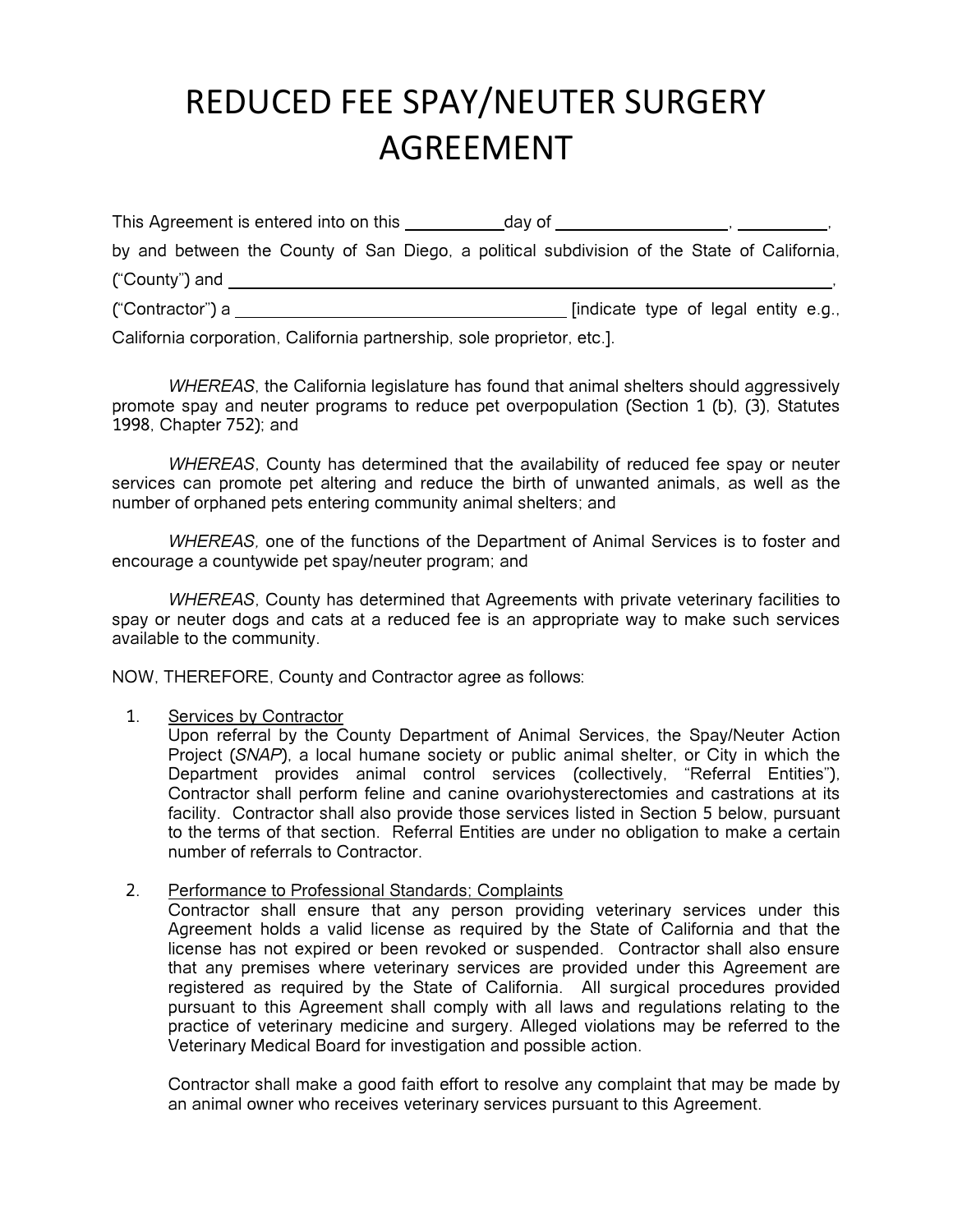# 3. Scheduling

Contractor shall schedule surgeries as nearly as possible in the order in which all animal owners (those seeking reduced fee surgery and those not seeking reduced fee surgery) contact Contractor for appointments. Contractor shall schedule surgeries utilizing their normal surgery schedule and shall not restrict the services provided under this Agreement to fewer days and/or more limited times than Contractor schedules surgeries unrelated to this Agreement. Contractor shall notify County whenever Contractor is unable to schedule surgery within 30 days of Contractor's first contact with an animal owner desiring a reduced fee surgery.

# 4. Right to Disqualify Animals

Contractor may refuse to perform surgery on an animal if Contractor's examination of the animal reveals a medical contraindication, or if the animal owner failed to pay Contractor for prior services or engages in fraudulent, deceptive, or discourteous conduct. Contractor shall not charge the animal owner for a pre-surgical examination.

# 5. Charges to Owners

Contractor may charge an amount equal to or less than the fees specified in the following chart for surgery performed pursuant to this Agreement:

| <b>MAXIMUM STANDARD FEES</b> |          |                                                 |  |  |
|------------------------------|----------|-------------------------------------------------|--|--|
| <b>Cat Neuter</b>            | \$55.00  |                                                 |  |  |
| <b>Cat Spay</b>              | \$70.00  | • Fees include pain medicine dispensed to       |  |  |
| Dog Spay                     |          | client for patient post surgery. Amount         |  |  |
| Up to 40 lbs                 | \$95.00  | and length of treatment at discretion of        |  |  |
| Over 40 to 70 lbs            | \$120.00 | the veterinarian.                               |  |  |
| Over 70 to 100 lbs           | \$155.00 |                                                 |  |  |
| Over 100 lbs                 | \$185.00 | • If animal is flea infested, flea treatment    |  |  |
| <b>Dog Neuter</b>            |          | may be required up to an additional<br>\$12.00. |  |  |
| Up to 40 lbs                 | \$85.00  |                                                 |  |  |
| Over 40 to 70 lbs            | \$105.00 | • E-Collars may be required post surgery        |  |  |
| Over 70 to 100 lbs           | \$125.00 | at client's expense.                            |  |  |
| Over 100 lbs                 | \$145.00 |                                                 |  |  |

The Maximum Standard Fees listed above also include the costs for postoperative care including suture removal, medication, and hospitalization required as a result of the surgery (except for complications caused by a pre-existing medical condition or an owner's negligence or lack of proper care and attention), but in no case for longer than 14 days following the surgery.

When a dog is delivered for surgery, Contractor shall weigh the animal to determine the correct charge for surgery.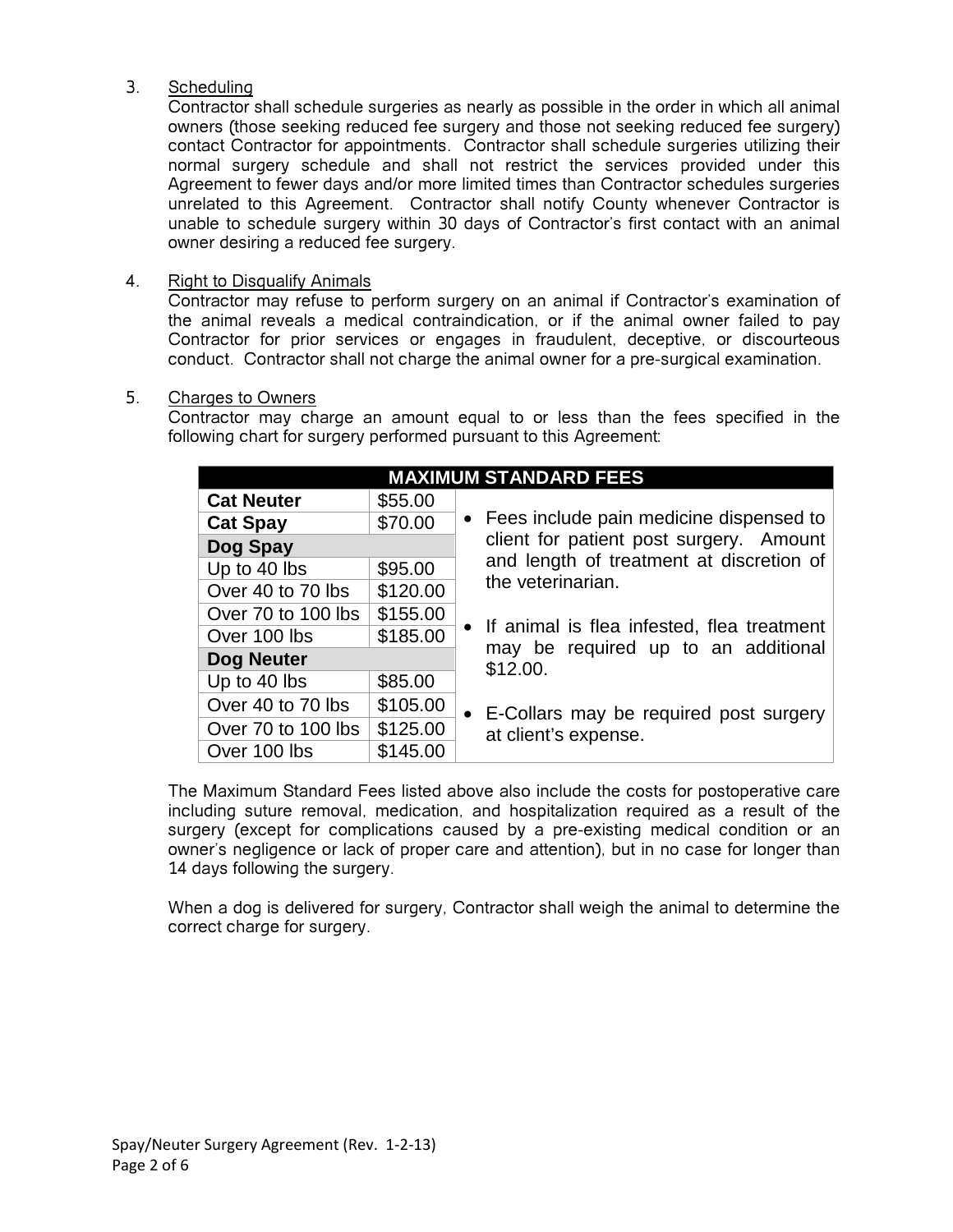Contractor may add the following fees to those listed in the chart above for the following health conditions:

| <b>ADDITIONAL FEES</b> |                                                                 |  |  |
|------------------------|-----------------------------------------------------------------|--|--|
| Cat in heat:           | No additional fee                                               |  |  |
| Dog in heat:           | Additional \$40.00                                              |  |  |
| Pregnant cat:          | Additional \$15.00<br>If cat is in third trimester              |  |  |
| Pregnant dog:          | Additional \$50.00                                              |  |  |
| Cryptorchid:           | Additional \$40.00 (Inguinal)<br>Additional \$80.00 (Abdominal) |  |  |
| Umbilical hernia:      | \$20.00                                                         |  |  |

Contractor may require the owner to furnish or purchase an e-collar to be worn by the animal during the post-surgery recovery period.

Contractor may offer or recommend pre-op blood work, a comprehensive physical examination, vaccinations, de-worming, bathing, flea control, or other veterinary services. **However, Contractor shall not require any of these services in relation to surgeries performed pursuant to this Agreement. If Contractor recommends or offers any such services, Contractor shall also clearly explain to the animal owner that approval of such additional services and fees is at the discretion of the owner, and that such additional services are not required to meet minimum professional veterinary care standards***.*

When an animal is delivered for surgery, Contractor shall advise the animal owner of all charges which may be imposed if the owner fails to pick up the animal by the designated pickup time. If an owner fails to pick up an animal at the designated pickup time, Contractor may charge the owner for boarding the animal at Contractor's normal boarding rates. Contractor's disposition of any abandoned animal shall comply with the provisions of Civil Code sections 1834.5 and 1834.6.

Contractor shall be solely responsible for the collection of all fees and charges provided for herein. Neither County nor the other Referral Entities are in any way responsible for the collection or payment of any such fees or charges.

# 6. Defense and Indemnification

County shall not be liable for, and Contractor shall defend and indemnify County and its officers, agents, employees and volunteers (collectively, "County Parties"), against any and all claims, deductibles, self-insured retentions, demands, liability, judgments, awards, fines, mechanics' liens or other liens, labor disputes, losses, damages, expenses, charges or costs of any kind or character, including attorneys' fees and court costs (collectively, "Claims"), which arise out of or are in any way connected to the services covered by this Agreement arising either directly or indirectly from any act, error, omission or negligence of Contractor or its officers, employees, agents, contractors, licensees or servants, including, without limitation, Claims caused by the concurrent negligent act, error or omission, whether active or passive, of County Parties.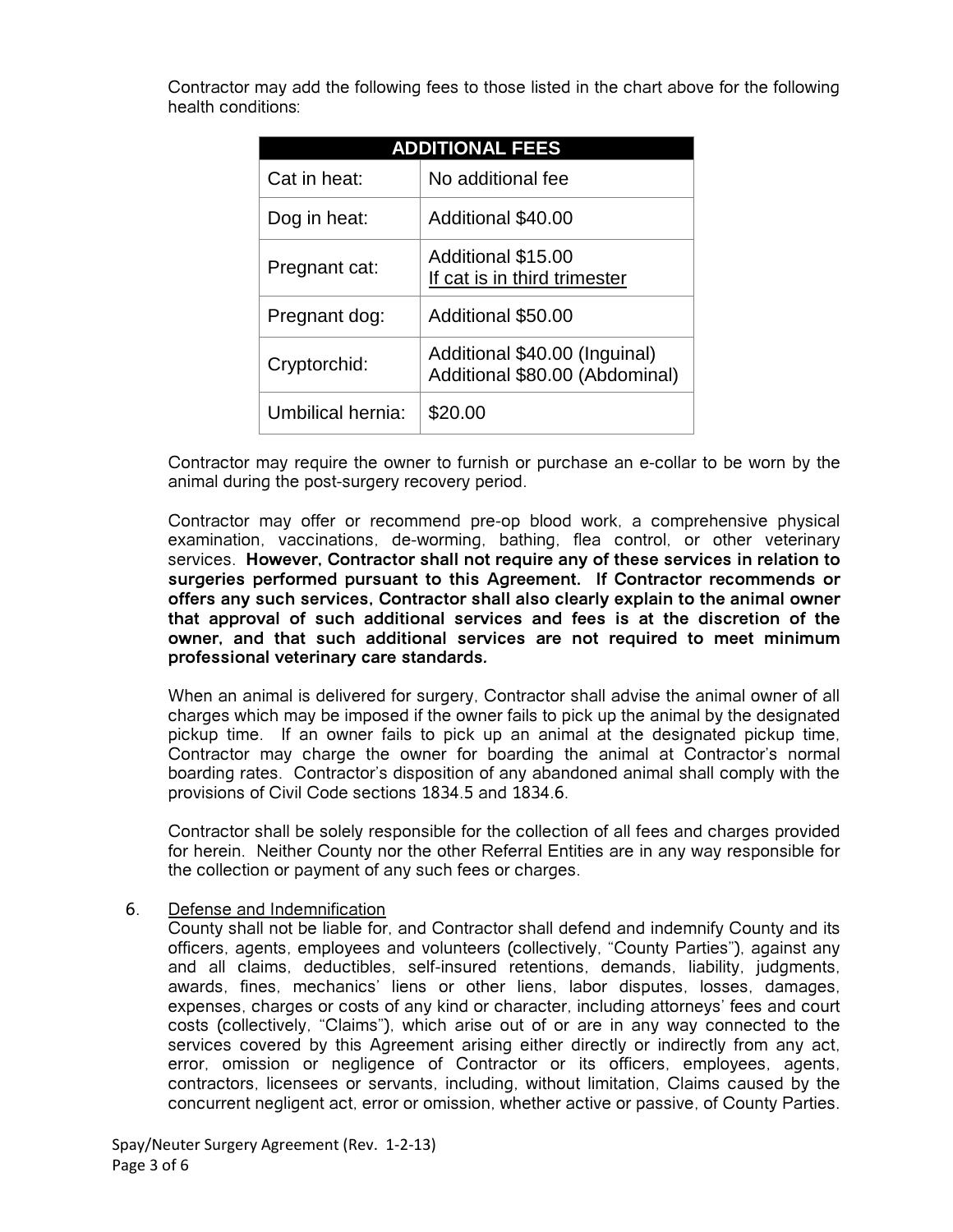Contractor shall have no obligation, however, to defend or indemnify County Parties from a Claim if it is determined by a court of competent jurisdiction that such Claim was caused by the sole negligence or willful misconduct of County Parties.

Contractor shall also defend and indemnify the other Referral Entities to the same extent that Contractor is required to defend and indemnify the County as specified above.

7. Terms

This Agreement shall be effective when signed by both parties and shall continue in force until terminated by either party pursuant to this agreement.

8. Modification

This Agreement contains the complete understanding of the parties with respect to the subject matter contained herein. Neither party is relying on any other representation, oral or written, prior or contemporaneous to this Agreement. This Agreement supersedes all prior Agreements between the parties hereto relating to spay/neuter surgeries, except any such agreement relating to the surgical sterilization of pets adopted or redeemed from the Department.

Contractor may elect to provide reduced fee spay or neuter surgeries for: (a) all cats and dogs; (b) cats only; or (c) cats and all dogs below a specified weight. Contractor shall initial the appropriate line below and insert the weight limit, if applicable.

- (a) All cats and dogs: .
- (b) Cats only: \_\_\_\_\_\_\_\_\_\_\_\_\_\_\_\_\_\_\_\_\_\_\_\_\_.
- (c) Cats and all dogs weighing less than pounds: .

Except as specified above, this Agreement may be changed only by written amendment signed by both parties.

9. Termination

(a) Convenience. Either party may terminate this Agreement for convenience at any time by giving the other party 10 days' written notice.

(b) Default. Either party may terminate this Agreement for default by giving the other party a written notice of default that specifies how the defaulting party has failed to comply with this Agreement and that provides a period of at least 21 days during which the defaulting party may correct the default. If at the end of the correction period the defaulting party has not corrected the default, the other party may terminate this Agreement immediately upon written notice to the defaulting party. Termination of this Agreement for default shall not relieve the defaulting party of liability for the default. Upon termination for default, the non-defaulting party may pursue all legal and equitable remedies against the defaulting party.

#### 10. Agreement Administration

- (a) The Director of Animal Services, 5480 Gaines Street, San Diego, California, 92110, or a designated representative shall represent the County in all matters pertaining to this Agreement and shall administer this Agreement on behalf of the County.
- 

(b) shall

represent Contractor in all matters pertaining to this Agreement.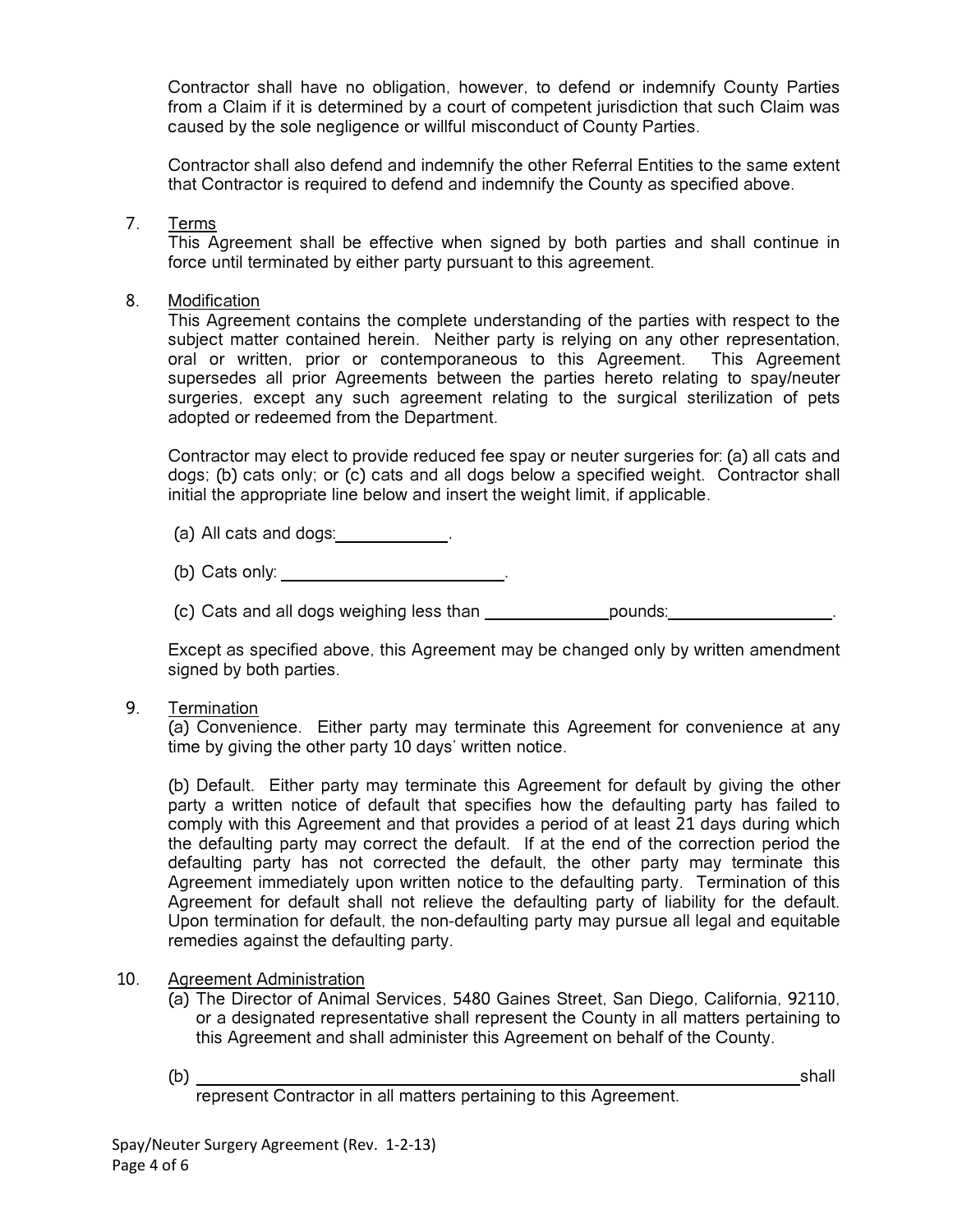#### 11. Independent Capacity

In the performance of this Agreement, Contractor and its employees and agents shall act in an independent capacity and not as officers, employees, agents or volunteers of County. This Agreement does not create an employment relationship between Contractor and County. Contractor and its employees and agents are not, and shall not be deemed to be, employees of County for any reason.

#### 12. Sale of Veterinary Facility/Change of Ownership The Contractor will notify the County in writing within 30 days of any change in ownership or sale of Contractor's veterinary facility.

#### 13. Notices

All notices required or allowed to be given under this Agreement may be served personally on the other party at the address listed below, may be sent by U.S. Mail, postage prepaid, addressed as specified below or may be sent by facsimile to the number listed below.

#### **COUNTY:**

Attention: Director County of San Diego Department of Animal Services 5480 Gaines Street San Diego, CA 92110

Fax: (619) 767-2706 Email: [dasinfo@sdcounty.ca.gov](mailto:dasinfo@sdcounty.ca.gov)

# **CONTRACTOR:**

Name of Agreement Administrator (please print):

| Facility Name: Manual According to the Contract of the Contract of the Contract of the Contract of the Contract of the Contract of the Contract of the Contract of the Contract of the Contract of the Contract of the Contrac |  |
|--------------------------------------------------------------------------------------------------------------------------------------------------------------------------------------------------------------------------------|--|
|                                                                                                                                                                                                                                |  |
|                                                                                                                                                                                                                                |  |
|                                                                                                                                                                                                                                |  |
|                                                                                                                                                                                                                                |  |
| Email:                                                                                                                                                                                                                         |  |

#### 14. Annual Review

County agrees to review the terms and fees in this Agreement on an annual basis and to consider different or additional terms and/or fees in light of community interests and changes in the cost of living.